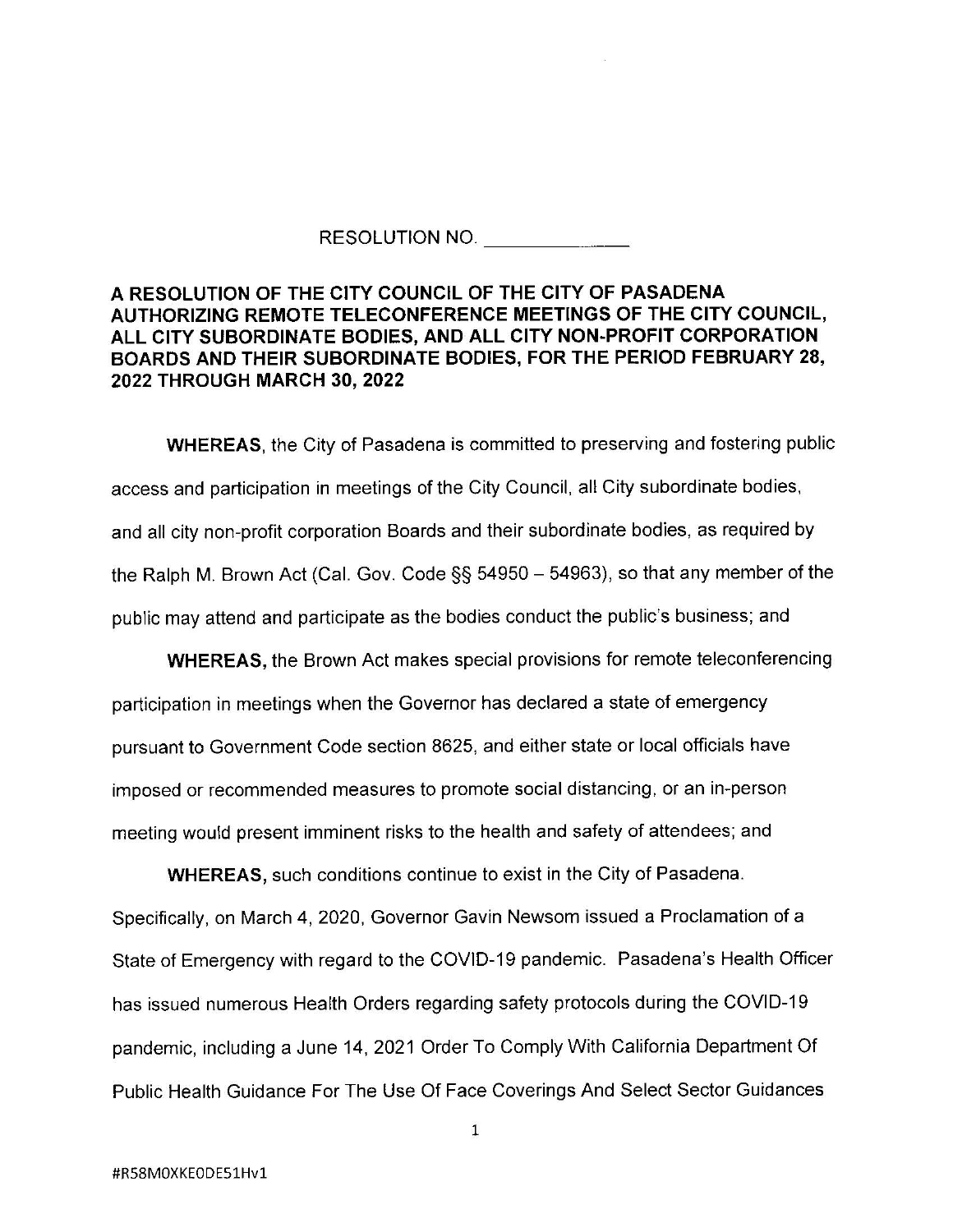And Public Health Protocols (which, among other orders, requires physical distancing of at least 6 feet) and a July 21, 2021 Order For Wearing Of Face Masks In Public Settings (requiring face masks be worn, regardless of vaccination status, in all indoor public settings). These orders were made necessary by the rise in the more contagious and easily spread Delta variant of the COVID-19 virus throughout the nation, and specifically in the Los Angeles County region; and

**WHEREAS,** over the 2021 December holiday break and continuing into January, 2022, the highly contagious Omicron variant caused positive cases to skyrocket across the United States, the Los Angeles region, and in Pasadena. Hospitalization rates have also increased, though not to the extent of positive cases. While the daily positive case rate in Pasadena and Los Angeles County is declining at this time, the rate of cumulative laboratory-confirmed cases in Pasadena remains on an upward trend. There is still concern about the ease with which the Omicron variant spreads, and as well now there is new information developing regarding an Omicron sub-variant (known as BA.2) that has been confirmed to be circulating in Los Angeles County as of late January, 2022, which may be even more contagious (but perhaps not more virulent); and

**WHEREAS,** by Resolution No. 9868, on October 4, 2021, by Resolution No. 9871 on November 1, 2021, by Resolution No. 9878 on November 29, 2021, by Resolution No. 9884 on December 13, 2021, by Resolution No. 9885 on January 10, 2022, and by Resolution No. 9891 on February 7, 2022, the City Council found that the

2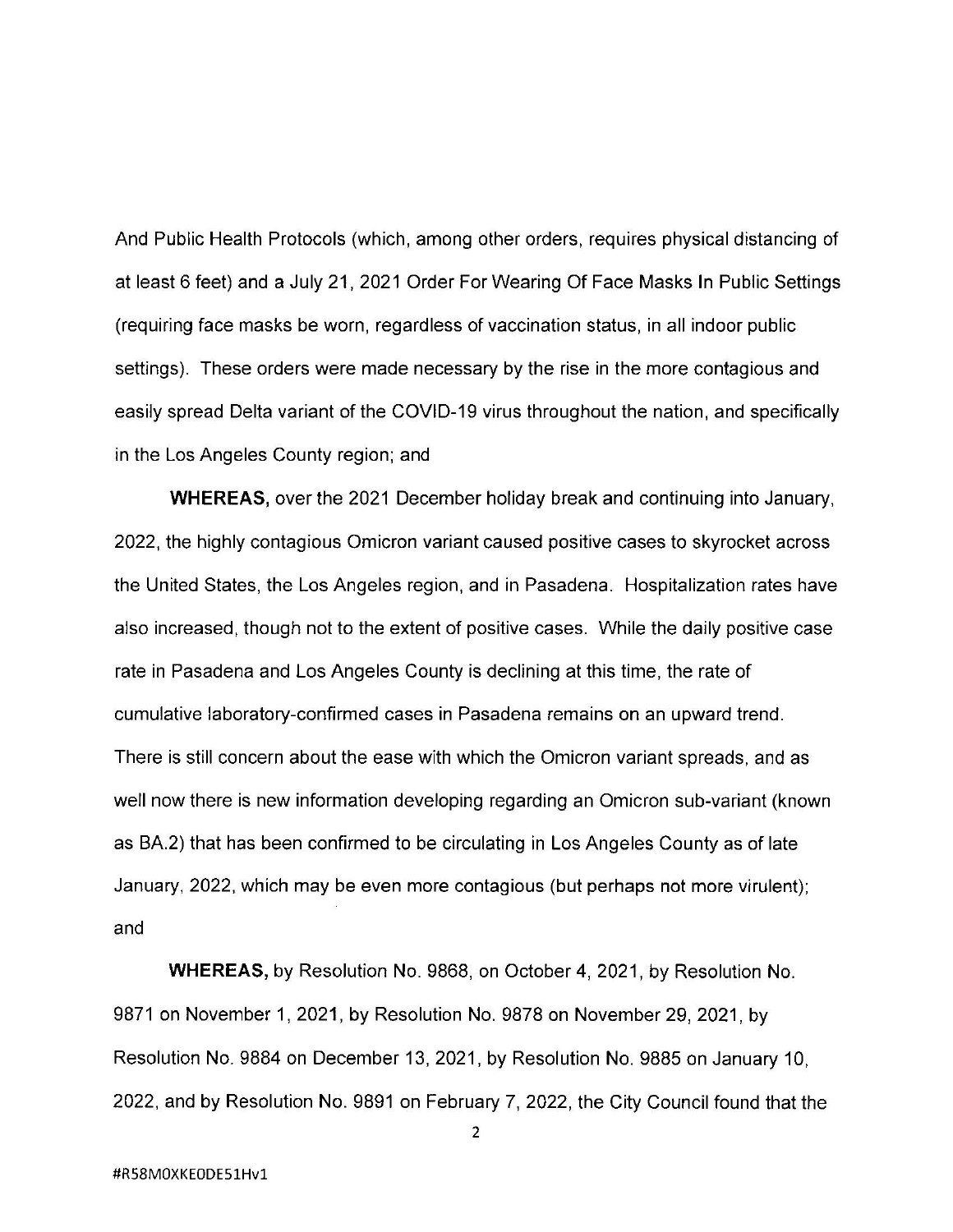then-existing situation with regard to COVID-19, was causing, and would continue to cause, risks to the safety of persons within the City and directed that the City Council, all City subordinate bodies, and all city non-profit corporation Boards and their subordinate bodies shall conduct their meetings with remote participation in the manner authorized by Government Code§ 54953(e), and such legislative bodies shall comply with the requirements to provide the public with access to the meetings as prescribed in Government Code§ 54953(e)(2); and

**WHEREAS,** as required by Government Code§ 54953(e)(3), the City Council now finds that it has reconsidered the circumstances of the state of emergency, the state of emergency continues to directly impact the ability of the City Council, all City subordinate bodies, and all city non-profit corporation Boards and their subordinate bodies to meet safely in person, and state and local orders regarding the promotion of social distancing and mask wearing remain in effect.

**NOW, THEREFORE, BE IT RESOLVED** by the City Council of the City of Pasadena as follows:

Section 1. Recitals. The Recitals set forth above are true and correct and are incorporated herein by reference.

Section 2. Remote Teleconference Meetings. The City Council, all City subordinate bodies, and all city non-profit corporation Boards and their subordinate bodies shall continue to conduct their meetings with remote participation in the manner authorized by Government Code§ 54953(e), and such legislative bodies shall continue

3